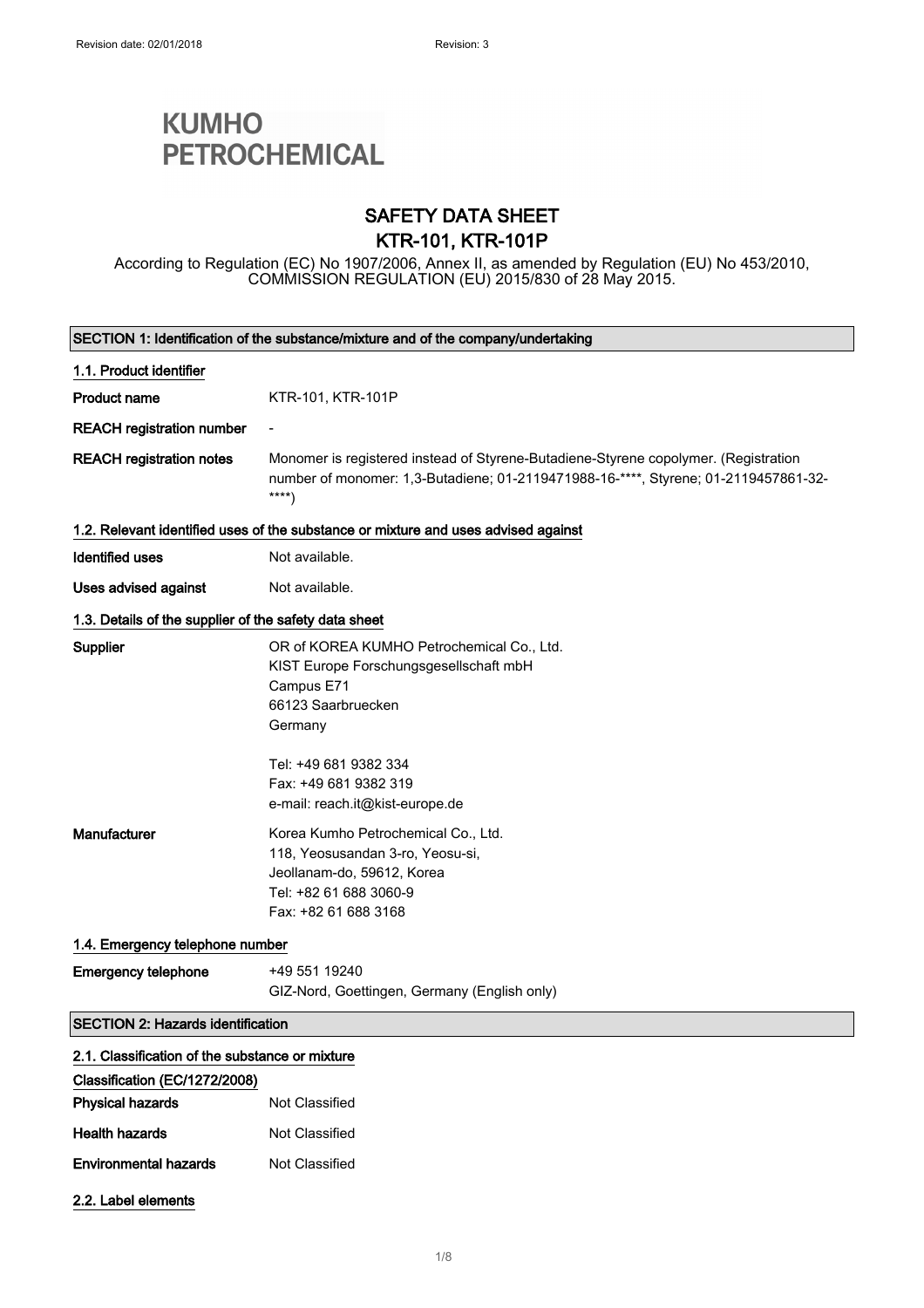#### Hazard statements MC Not Classified

| 2.3. Other hazards                                       |             |
|----------------------------------------------------------|-------------|
| <b>SECTION 3: Composition/information on ingredients</b> |             |
| 3.2. Mixtures                                            |             |
| <b>Styrene-Butadiene Copolymer</b>                       | $98 - 99 %$ |
| CAS number: 9003-55-8                                    |             |
| Classification<br>Not Classified                         |             |
| <b>Additives</b><br>$CAS$ number: $-$                    | $1 - 2%$    |
| Classification<br>Not Classified                         |             |

The full text for all hazard statements is displayed in Section 16.

#### SECTION 4: First aid measures

#### 4.1. Description of first aid measures

| General information | Get medical attention.                                                                                                                                                                                                                                                                                                           |
|---------------------|----------------------------------------------------------------------------------------------------------------------------------------------------------------------------------------------------------------------------------------------------------------------------------------------------------------------------------|
| Inhalation          | Move affected person to fresh air and keep warm and at rest in a position comfortable for<br>breathing. When breathing is difficult, properly trained personnel may assist affected person<br>by administering oxygen. Get medical attention if any discomfort continues. If breathing stops,<br>provide artificial respiration. |
| Ingestion           | Rinse mouth. Do not induce vomiting. If vomiting occurs, the head should be kept low so that<br>vomit does not enter the lungs. Get medical attention if any discomfort continues.                                                                                                                                               |
| <b>Skin contact</b> | Remove contaminated clothing and rinse skin thoroughly with water. Continue to rinse for at<br>least 15 minutes. Get medical attention if any discomfort continues.                                                                                                                                                              |
| Eye contact         | Do not rub eye. Remove any contact lenses and open eyelids wide apart. Continue to rinse<br>for at least 15 minutes. Get medical attention if irritation persists after washing.                                                                                                                                                 |

#### 4.2. Most important symptoms and effects, both acute and delayed

## 4.3. Indication of any immediate medical attention and special treatment needed

Notes for the doctor Treatment may vary with condition of victim and specifics of incident.

### SECTION 5: Firefighting measures

#### 5.1. Extinguishing media

| Suitable extinguishing media      | Extinguish with dry sand. Alcohol-resistant foam. Carbon dioxide (CO2). Dry chemicals. Water<br>spray. |
|-----------------------------------|--------------------------------------------------------------------------------------------------------|
| Unsuitable extinguishing<br>media | Do not use water jet as an extinguisher, as this will spread the fire.                                 |

#### 5.2. Special hazards arising from the substance or mixture

Specific hazards **Irritating gases or vapours.** Dust or gas may ignite by flames. Dust may form explosive mixture with air. May explode when heated or when exposed to flames or sparks. Containers can burst violently or explode when heated, due to excessive pressure build-up.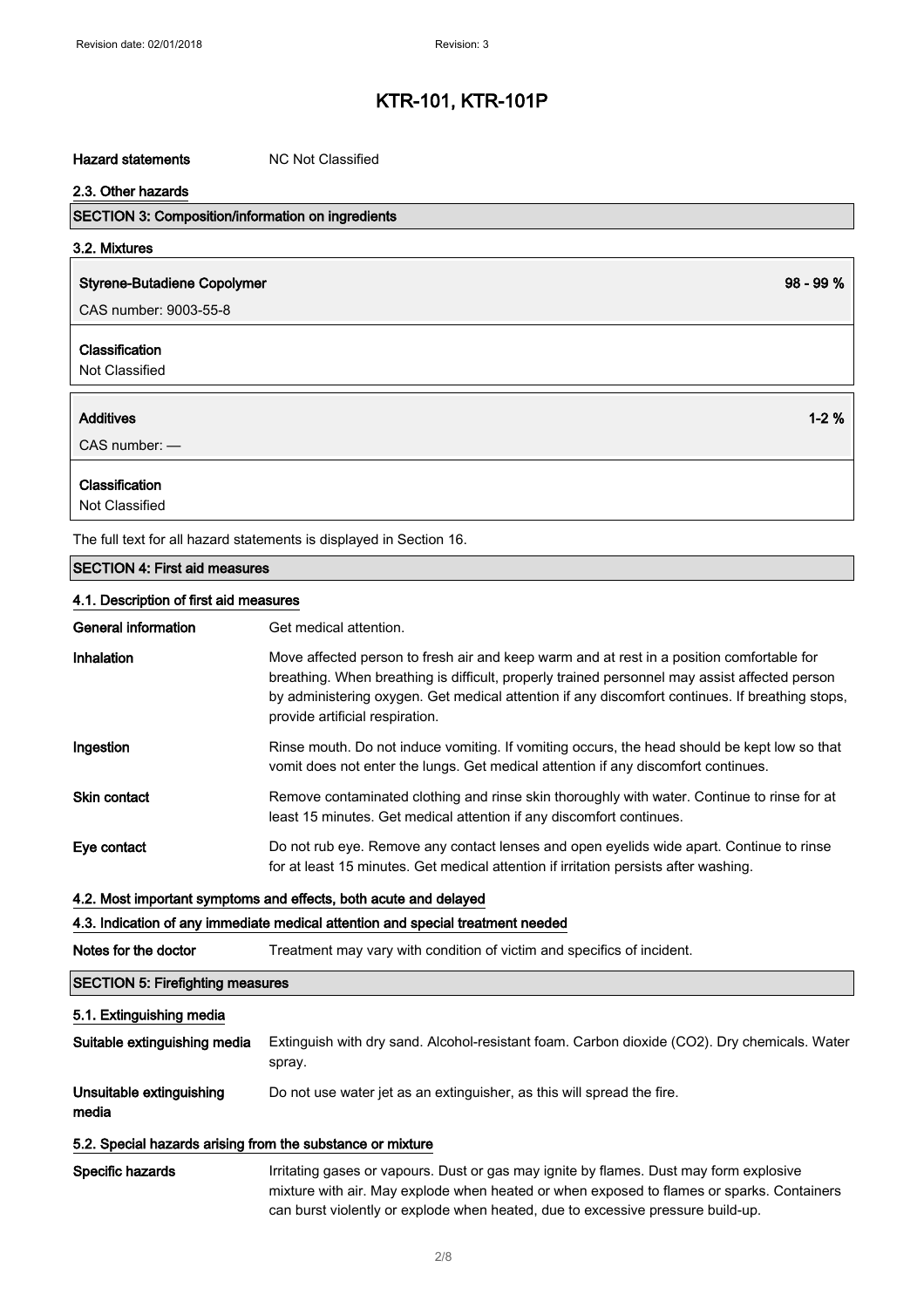| <b>Hazardous combustion</b><br>products                                 | Oxides of carbon. Thermal decomposition or combustion may liberate carbon oxides and<br>other toxic gases or vapours.                                                                                                                                                                                                                                                                                                                                                                                                       |
|-------------------------------------------------------------------------|-----------------------------------------------------------------------------------------------------------------------------------------------------------------------------------------------------------------------------------------------------------------------------------------------------------------------------------------------------------------------------------------------------------------------------------------------------------------------------------------------------------------------------|
| 5.3. Advice for firefighters                                            |                                                                                                                                                                                                                                                                                                                                                                                                                                                                                                                             |
| Protective actions during<br>firefighting                               | Keep up-wind to avoid fumes. Fight advanced or massive fires from safe distance or protected<br>location. Avoid inhalation of materials or combustion by-products. Cool containers exposed to<br>flames with water until well after the fire is out. Move containers from fire area if it can be done<br>without risk.                                                                                                                                                                                                      |
| Special protective equipment<br>for firefighters                        | Use protective equipment appropriate for surrounding materials.                                                                                                                                                                                                                                                                                                                                                                                                                                                             |
| <b>SECTION 6: Accidental release measures</b>                           |                                                                                                                                                                                                                                                                                                                                                                                                                                                                                                                             |
|                                                                         | 6.1. Personal precautions, protective equipment and emergency procedures                                                                                                                                                                                                                                                                                                                                                                                                                                                    |
| <b>Personal precautions</b>                                             | Wear protective clothing as described in Section 8 of this safety data sheet. Avoid heat,<br>flames and other sources of ignition. Keep upwind. Do not handle broken packages without<br>protective equipment. Provide adequate ventilation. Avoid generation and spreading of dust.                                                                                                                                                                                                                                        |
| 6.2. Environmental precautions                                          |                                                                                                                                                                                                                                                                                                                                                                                                                                                                                                                             |
| <b>Environmental precautions</b>                                        | Store away from waterwork or drainage system. Prevent run-off from entering ground, storm<br>sewers and ditches which lead to natural waterways. If large spills, call emergency services to<br>get advice.                                                                                                                                                                                                                                                                                                                 |
| 6.3. Methods and material for containment and cleaning up               |                                                                                                                                                                                                                                                                                                                                                                                                                                                                                                                             |
| Methods for cleaning up                                                 | Small Spillages: Collect spilled material in appropriate container for disposal. Large Spillages:<br>Keep up-wind to avoid fumes. Build dikes to control spillage. Avoid lowland and keep upwind.<br>Dispose of contents/containers in accordance with local / regional / national / international<br>regulations.                                                                                                                                                                                                          |
| 6.4. Reference to other sections                                        |                                                                                                                                                                                                                                                                                                                                                                                                                                                                                                                             |
| Reference to other sections                                             | For personal protection, see Section 8. For waste disposal, see section 13.                                                                                                                                                                                                                                                                                                                                                                                                                                                 |
| <b>SECTION 7: Handling and storage</b>                                  |                                                                                                                                                                                                                                                                                                                                                                                                                                                                                                                             |
| 7.1. Precautions for safe handling                                      |                                                                                                                                                                                                                                                                                                                                                                                                                                                                                                                             |
| <b>Usage precautions</b>                                                | Wear protective clothing as described in Section 8 of this safety data sheet. Storage tanks<br>and other containers must be earthed. Avoid heat, flames and other sources of ignition. Wash<br>thoroughly after handling. Do not act pressure, cutting, welding, soldering, drilling, grinding,<br>etc. All handling should only take place in well-ventilated areas. Avoid handling which leads to<br>dust formation. Avoid inhalation of dust and contact with skin and eyes. Keep at temperature<br>not exceeding 316°C. |
|                                                                         | 7.2. Conditions for safe storage, including any incompatibilities                                                                                                                                                                                                                                                                                                                                                                                                                                                           |
| <b>Storage precautions</b>                                              | Store in accordance with national regulations. Keep container tightly sealed when not in use.<br>Store in tightly-closed, original container in a dry, cool and well-ventilated place. Do not store<br>near heat sources or expose to high temperatures. Protect against direct sunlight.                                                                                                                                                                                                                                   |
| 7.3. Specific end use(s)                                                |                                                                                                                                                                                                                                                                                                                                                                                                                                                                                                                             |
| Specific end use(s)                                                     | Not available.                                                                                                                                                                                                                                                                                                                                                                                                                                                                                                              |
| <b>SECTION 8: Exposure Controls/personal protection</b>                 |                                                                                                                                                                                                                                                                                                                                                                                                                                                                                                                             |
| 8.1. Control parameters<br>Occupational exposure limits<br><b>ACGIH</b> |                                                                                                                                                                                                                                                                                                                                                                                                                                                                                                                             |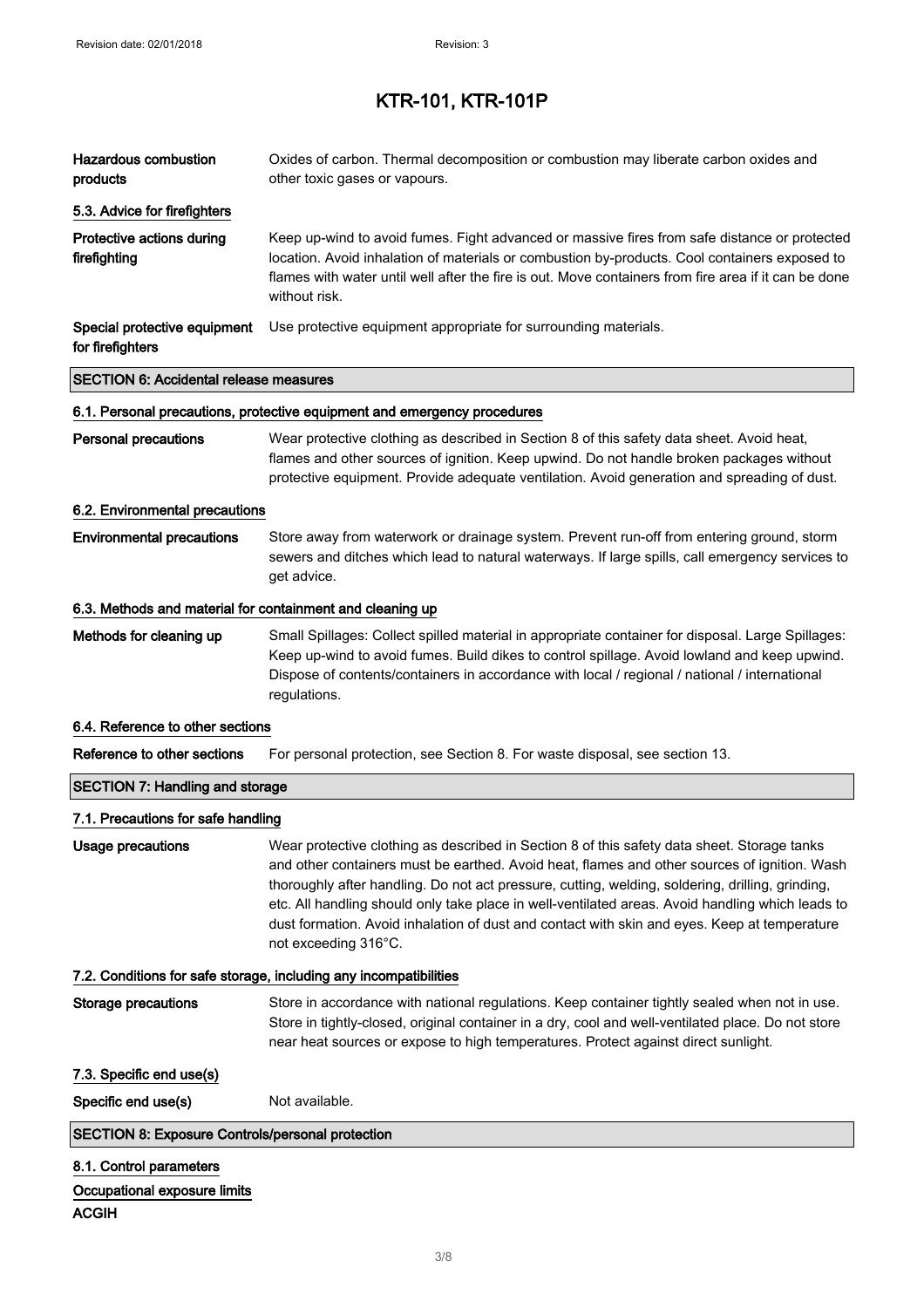Ingredient comments No exposure limits known for ingredient(s).

### 8.2. Exposure controls

Protective equipment





| Appropriate engineering<br>controls    | Provide adequate general and local exhaust ventilation.                                                                                                                                                                                                                                                                                                                                           |
|----------------------------------------|---------------------------------------------------------------------------------------------------------------------------------------------------------------------------------------------------------------------------------------------------------------------------------------------------------------------------------------------------------------------------------------------------|
| Eye/face protection                    | The following protection should be worn: Chemical splash goggles.                                                                                                                                                                                                                                                                                                                                 |
| Hand protection                        | Wear suitable gloves.                                                                                                                                                                                                                                                                                                                                                                             |
| Other skin and body<br>protection      | Wear suitable protective clothing.                                                                                                                                                                                                                                                                                                                                                                |
| Hygiene measures                       | Use engineering controls to reduce air contamination to permissible exposure level. Provide<br>eyewash station and safety shower. Wash hands after handling.                                                                                                                                                                                                                                      |
| <b>Respiratory protection</b>          | If ventilation is inadequate, suitable respiratory protection must be worn. Under frequent use<br>or heavy exposure, respiratory protection may be needed. Respiratory protection complying<br>with an approved standard should be worn if a risk assessment indicates inhalation of<br>contaminants is possible. Wear a respirator fitted with the following cartridge: Dust and mist<br>filter. |
| OEOTION O. DECELLED OF CHARGE DIRECTOR |                                                                                                                                                                                                                                                                                                                                                                                                   |

### SECTION 9: Physical and Chemical Properties

| 9.1. Information on basic physical and chemical properties |                               |
|------------------------------------------------------------|-------------------------------|
| Appearance                                                 | Solid                         |
| Colour                                                     | White.                        |
| Odour                                                      | Not available.                |
| <b>Odour threshold</b>                                     | Not available. Not available. |
| pH                                                         | Not available. Not available. |
| <b>Melting point</b>                                       | Not applicable.               |
| Initial boiling point and range                            | Not applicable.               |
| Flash point                                                | Not available.                |
| <b>Evaporation rate</b>                                    | Not applicable.               |
| Upper/lower flammability or<br>explosive limits            | Not available.                |
| Other flammability                                         | Not available.                |
| Vapour pressure                                            | Not applicable.               |
| Vapour density                                             | Not applicable.               |
| <b>Relative density</b>                                    | $0.94 \text{ @ } ^{\circ}C$   |
| Solubility(ies)                                            | Insoluble in water.           |
| <b>Partition coefficient</b>                               | Not applicable.               |
| Auto-ignition temperature                                  | Not available.                |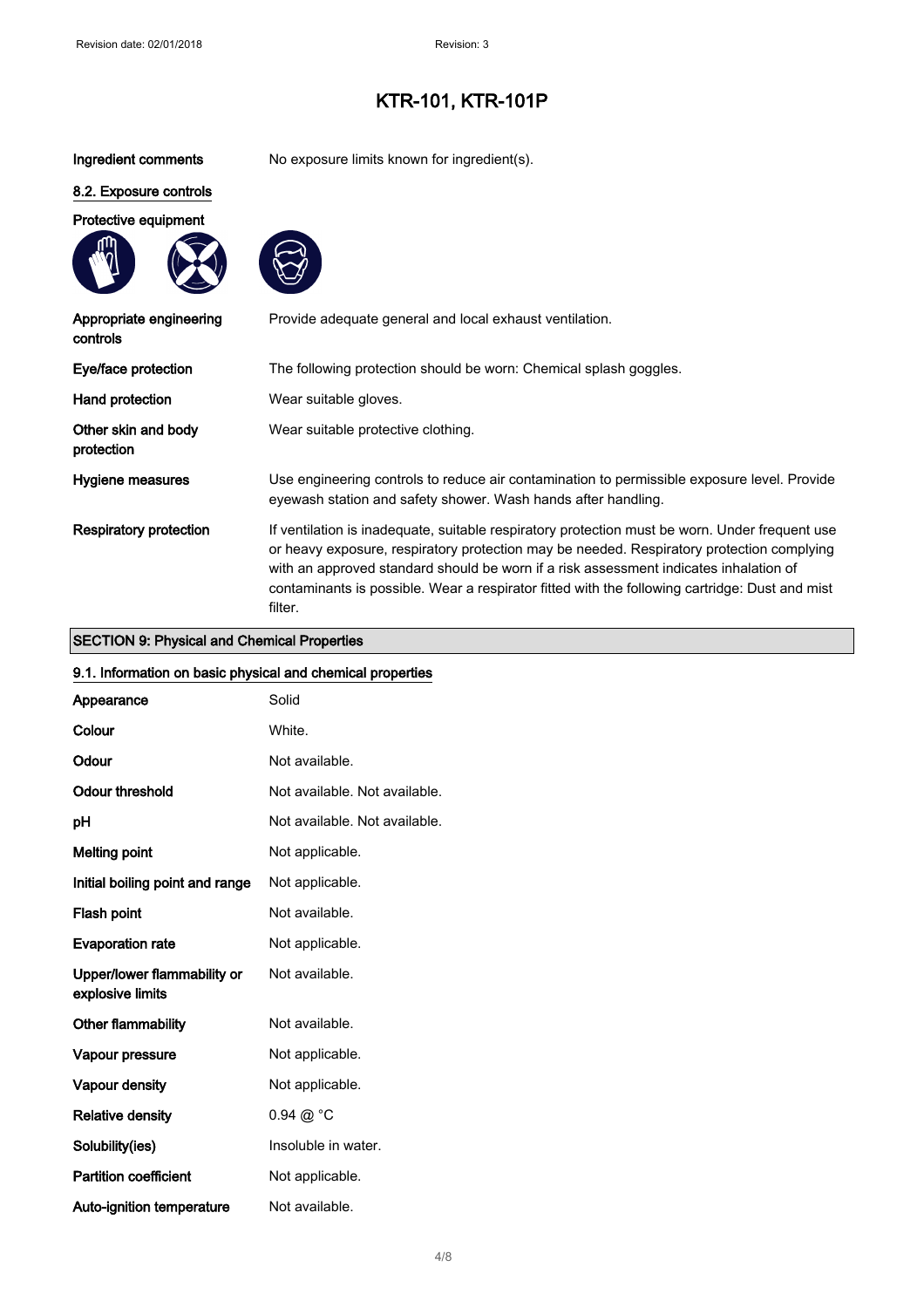| <b>Decomposition Temperature</b>                                    | Not available.                                                                                                                                              |
|---------------------------------------------------------------------|-------------------------------------------------------------------------------------------------------------------------------------------------------------|
| <b>Viscosity</b>                                                    | Not applicable.                                                                                                                                             |
| <b>Explosive properties</b>                                         | Not available.                                                                                                                                              |
| <b>Oxidising properties</b>                                         | Not available.                                                                                                                                              |
| 9.2. Other information                                              |                                                                                                                                                             |
| Molecular weight                                                    | Not available.                                                                                                                                              |
| <b>SECTION 10: Stability and reactivity</b>                         |                                                                                                                                                             |
| 10.1. Reactivity                                                    |                                                                                                                                                             |
| Reactivity                                                          | Not available.                                                                                                                                              |
| 10.2. Chemical stability                                            |                                                                                                                                                             |
| <b>Stability</b>                                                    | Stable at normal ambient temperatures and when used as recommended. Will decompose at<br>temperatures exceeding °C.                                         |
| 10.3. Possibility of hazardous reactions                            |                                                                                                                                                             |
| Possibility of hazardous<br>reactions                               | Under normal conditions of storage and use, no hazardous reactions will occur.                                                                              |
| 10.4. Conditions to avoid                                           |                                                                                                                                                             |
| <b>Conditions to avoid</b>                                          | Avoid heat, flames and other sources of ignition. Avoid contact with incompatible materials.                                                                |
| 10.5. Incompatible materials                                        |                                                                                                                                                             |
| Materials to avoid                                                  | Flammable/combustible materials. Hydrocarbons - halogenated. Strong oxidising agents.<br>Acids, Alkalis,                                                    |
| 10.6. Hazardous decomposition products                              |                                                                                                                                                             |
| Hazardous decomposition<br>products                                 | Thermal decomposition or combustion may liberate carbon oxides and other toxic gases or<br>vapours. Oxides of carbon. Hydrocarbons. Hydrogen cyanide (HCN). |
| <b>SECTION 11: Toxicological information</b>                        |                                                                                                                                                             |
| 11.1. Information on toxicological effects                          |                                                                                                                                                             |
| Acute toxicity - oral<br>Notes (oral LD <sub>50</sub> )             | Not available.                                                                                                                                              |
| Acute toxicity - dermal<br>Notes (dermal LD <sub>50</sub> )         | Not available.                                                                                                                                              |
| Acute toxicity - inhalation<br>Notes (inhalation LC <sub>50</sub> ) | Not available.                                                                                                                                              |
| Skin corrosion/irritation<br>Animal data                            | Not available.                                                                                                                                              |
| Serious eye damage/irritation<br>Serious eye damage/irritation      | Not available.                                                                                                                                              |
| Germ cell mutagenicity<br>Genotoxicity - in vitro                   | Not available.                                                                                                                                              |
| Genotoxicity - in vivo                                              | Not available.                                                                                                                                              |
| Carcinogenicity                                                     |                                                                                                                                                             |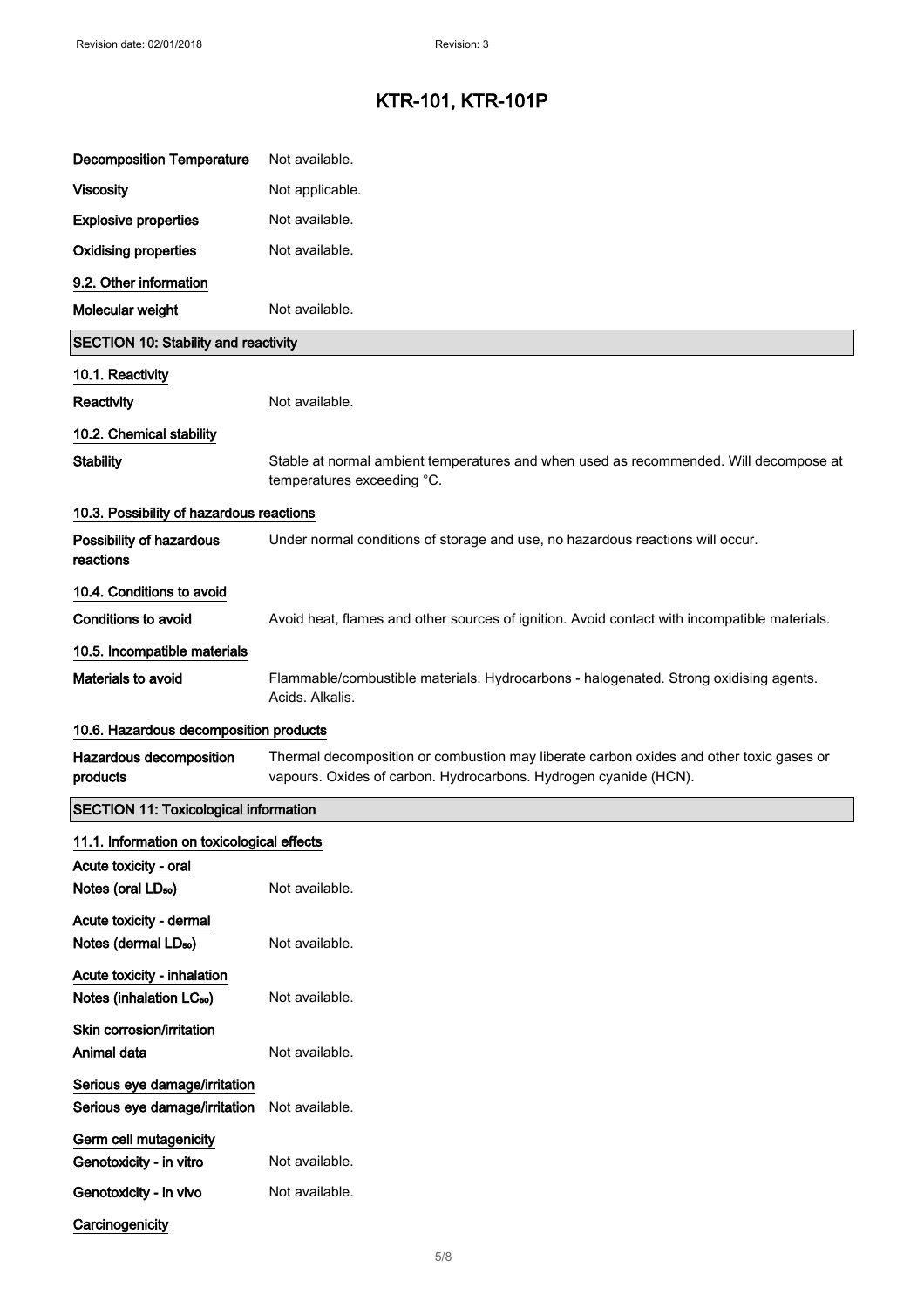| Carcinogenicity                                    | Not available. Contains Styrene-Butadiene Copolymer classified as IARC Group 3<br>carcinogens. |
|----------------------------------------------------|------------------------------------------------------------------------------------------------|
| Reproductive toxicity                              |                                                                                                |
| Reproductive toxicity - fertility                  | Not available.                                                                                 |
| Reproductive toxicity -<br>development             | Not available.                                                                                 |
| Specific target organ toxicity - single exposure   |                                                                                                |
| STOT - single exposure                             | Not available.                                                                                 |
| Specific target organ toxicity - repeated exposure |                                                                                                |
| STOT - repeated exposure                           | Not available.                                                                                 |
| <b>SECTION 12: Ecological Information</b>          |                                                                                                |
| Ecotoxicity                                        | There are no data on the ecotoxicity of this product.                                          |
| 12.1. Toxicity                                     |                                                                                                |
| Acute toxicity - fish                              | Not available.                                                                                 |
| Acute toxicity - aquatic<br>invertebrates          | Not available.                                                                                 |
| Acute toxicity - aquatic plants                    | Not available.                                                                                 |
| Acute toxicity -<br>microorganisms                 | Not available.                                                                                 |
| Acute toxicity - terrestrial                       | Not available.                                                                                 |
| Chronic toxicity - fish early life<br>stage        | Not available.                                                                                 |
| Short term toxicity - embryo<br>and sac fry stages | Not available.                                                                                 |
| Chronic toxicity - aquatic<br>invertebrates        | Not available.                                                                                 |
| 12.2. Persistence and degradability                |                                                                                                |
| Persistence and degradability Not available.       |                                                                                                |
| Biodegradation                                     | Not available.                                                                                 |
| 12.3. Bioaccumulative potential                    |                                                                                                |
| <b>Partition coefficient</b>                       | Not applicable.                                                                                |
| 12.4. Mobility in soil                             |                                                                                                |
| <b>Mobility</b>                                    | Not available.                                                                                 |
| 12.5. Results of PBT and vPvB assessment           |                                                                                                |
| Results of PBT and vPvB<br>assessment              | This product does not contain any substances classified as PBT or vPvB.                        |
| 12.6. Other adverse effects                        |                                                                                                |
| Other adverse effects                              | Not available.                                                                                 |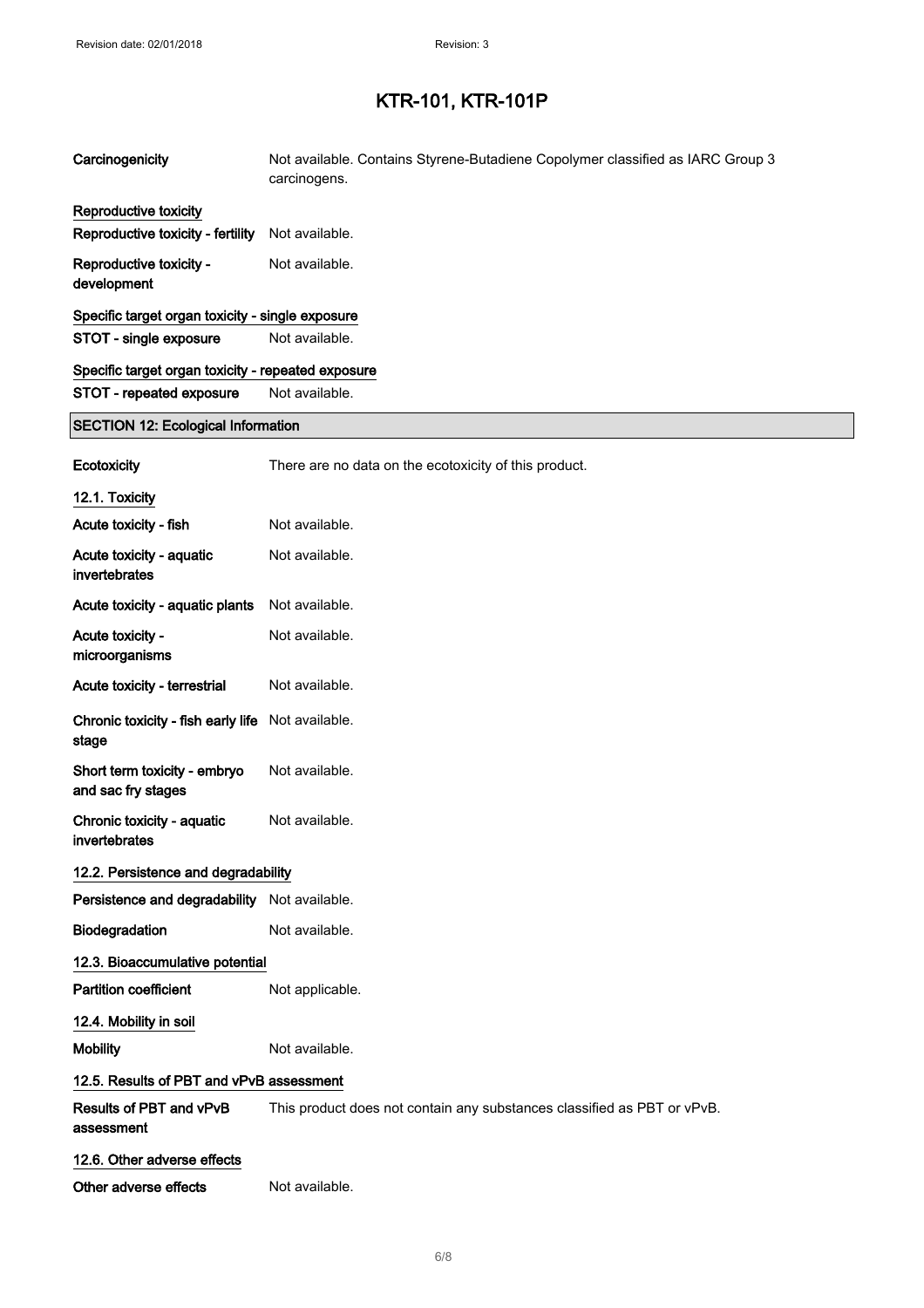### SECTION 13: Disposal considerations

Revision 3

| 13.1. Waste treatment methods                                                                  |                                                                                                                                                                                                                                                                                                                                                            |
|------------------------------------------------------------------------------------------------|------------------------------------------------------------------------------------------------------------------------------------------------------------------------------------------------------------------------------------------------------------------------------------------------------------------------------------------------------------|
| <b>General information</b>                                                                     | Dispose of contents/containers in accordance with local/regional/national/international<br>regulations. Waste is suitable for incineration. If the waste contains designated waste and<br>difficult to separate, incinerate it or reduce the volume following the similar way as<br>incineration. If applicable, pretreat waste with oil/water separation. |
| <b>Disposal methods</b>                                                                        | Confirm disposal procedures with environmental engineer and local regulations. Dispose of<br>the waste by oneself or contact disposal company.                                                                                                                                                                                                             |
| <b>SECTION 14: Transport information</b>                                                       |                                                                                                                                                                                                                                                                                                                                                            |
| General                                                                                        | The product is not covered by international regulations on the transport of dangerous goods<br>(IMDG, IATA, ADR/RID).                                                                                                                                                                                                                                      |
| 14.1. UN number                                                                                |                                                                                                                                                                                                                                                                                                                                                            |
| Not applicable.                                                                                |                                                                                                                                                                                                                                                                                                                                                            |
| 14.2. UN proper shipping name                                                                  |                                                                                                                                                                                                                                                                                                                                                            |
| Not applicable.                                                                                |                                                                                                                                                                                                                                                                                                                                                            |
| 14.3. Transport hazard class(es)                                                               |                                                                                                                                                                                                                                                                                                                                                            |
| Not applicable.                                                                                |                                                                                                                                                                                                                                                                                                                                                            |
| 14.4. Packing group                                                                            |                                                                                                                                                                                                                                                                                                                                                            |
| Not applicable.                                                                                |                                                                                                                                                                                                                                                                                                                                                            |
| 14.5. Environmental hazards                                                                    |                                                                                                                                                                                                                                                                                                                                                            |
| Environmentally hazardous substance/marine pollutant<br>No.                                    |                                                                                                                                                                                                                                                                                                                                                            |
| 14.6. Special precautions for user                                                             |                                                                                                                                                                                                                                                                                                                                                            |
| Not applicable.                                                                                |                                                                                                                                                                                                                                                                                                                                                            |
|                                                                                                | 14.7. Transport in bulk according to Annex II of MARPOL and the IBC Code                                                                                                                                                                                                                                                                                   |
| Transport in bulk according to Not applicable.<br>Annex II of MARPOL 73/78<br>and the IBC Code |                                                                                                                                                                                                                                                                                                                                                            |
| <b>SECTION 15: Regulatory information</b>                                                      |                                                                                                                                                                                                                                                                                                                                                            |
|                                                                                                | 15.1. Safety, health and environmental regulations/legislation specific for the substance or mixture                                                                                                                                                                                                                                                       |
| <b>Authorisations (Title VII</b><br><b>Regulation 1907/2006)</b>                               | No specific authorisations are known for this product.                                                                                                                                                                                                                                                                                                     |
| <b>Restrictions (Title VIII</b><br><b>Regulation 1907/2006)</b>                                | No specific restrictions on use are known for this product.                                                                                                                                                                                                                                                                                                |
| 15.2. Chemical safety assessment                                                               |                                                                                                                                                                                                                                                                                                                                                            |
| <b>SECTION 16: Other information</b>                                                           |                                                                                                                                                                                                                                                                                                                                                            |
| <b>Issued by</b>                                                                               | <b>KIST Europe</b>                                                                                                                                                                                                                                                                                                                                         |
| <b>Revision date</b>                                                                           | 02/01/2018                                                                                                                                                                                                                                                                                                                                                 |